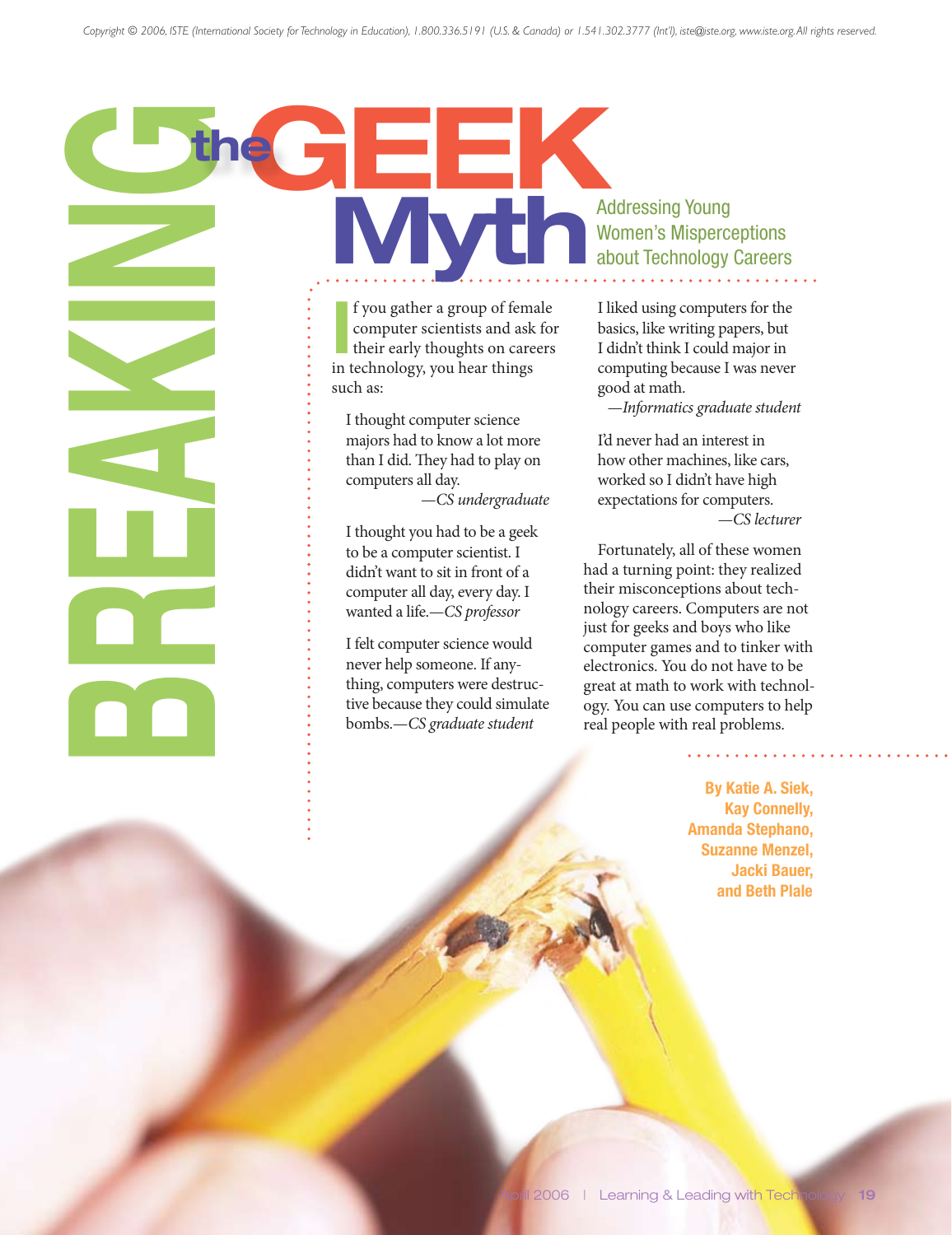The women above discovered their passion for technology in college, almost by accident. However, for most, technology is never seriously considered as a career. Indeed, Jay Vegso's recent report for the Computing Research Association shows that incoming freshman interest in technology is at an all time low, for both men and women, and women's interest is declining fastest. Although the representation of women in other sciences is gaining, the percentage of bachelor's degrees awarded to women in computer science has been declining since 1985. (*Editor's note:* Find this and other Web Resources on p. 22.)

When the Women in Computing Group at Indiana University (WIC@IU) was looking for ideas on how to increase the number of women in computing majors at IU, we realized that women were turning away from technology careers before they arrived at college. How, then, could we convince women to join us when many had already decided against technology in high school? What could we do to address what we saw as a common misperception among young women that technology fields were asocial, uninteresting, and solitary?

Our solution is to reach out to regional middle and high school students who are likely to attend IU and persuade them to consider a career in technology. The goal is to dispel common stereotypes about people who work with technology, in essence, to break the geek myth. In this article, we describe our interactive presentation—Just Be—and discuss our experiences delivering it. Although our primary goal is to increase the number of women in CS, and as such we focus on issues that more often affect women, we believe Just Be will help attract boys to technology as well.

## Just Be

Just Be is an interactive presentation composed of three parts: introduc-

is to dispel common stereotypes about people who work with technology, in essence, to break the The goal game of the grad game of the grad game of the grad game of the grad game of the grad material game of the grad myth.

tion of speakers, an interactive quiz, and a discussion of exciting research in computing and technology at IU. During the introduction, presenters discuss how they got involved in computing when they were younger, their current work, and what they do outside of work for fun.

After introducing ourselves, we engage the students by asking what they think typical people in computing-related fields are like. We hear everything from people in computing are smelly to anti-social to intelligent. Once we have established a group model of the typical person in computing, the students take an interactive quiz with eInstruction modules.

The interactive quiz has two types of questions—students are asked to either identify the person in computing from a set of four images or to guess the occupation of the person pictured. All the questions are multiple-choice, and there are some false positives. For instance, we show a computer scientist rock climbing, and then a few questions later we show a professional rock climber climbing. Students usually assume the second rock climber is also a computer scientist. Whenever we show a set of four images, three of the people pictured are well-known people in our society (e.g., famous poets, photographers, painters, and Supreme Court judges), and the

fourth is of a famous person in computing or a researcher at IU. The people in the pictures are from diverse ethnic and age groups as well. The eInstruction modules allow students to see the results of the quiz immediately after each question in the form of a colored bar graph.

At the beginning of the quiz, students are very sure of themselves when they answer each question because they use their mental model of a person in computing to determine who is "the geek." However, by the end of the quiz, students are not sure what each person does for a living, and answers are more dispersed.

During the last part of the presentation, we ask students what they think people in computing-related fields do. Typically, students think people in computing create games, Web pages, and movies. We then show students other fields in computing, such as graphics, ubiquitous computing, and human–computer interaction. The slides contain flashy movies, screenshots, and pictures of the applications to show a more interesting side of technology.

The presentation is customized for each school based on the age group we are presenting to. For high school students, we add more specific information about computing-related majors and average salaries for popular computing jobs. We also meet after school or during lunch with female students to discuss opportunities for women in computing and answer any questions they may have.

### The Just Be Experience

The interactive nature of Just Be is the key to engaging the students. During our introductions, the class is polite. But as soon as we start showing them pictures of people they think are geeks, the atmosphere changes dramatically. Students respond with laughter, groans, and general excitement. They enjoy seeing the collective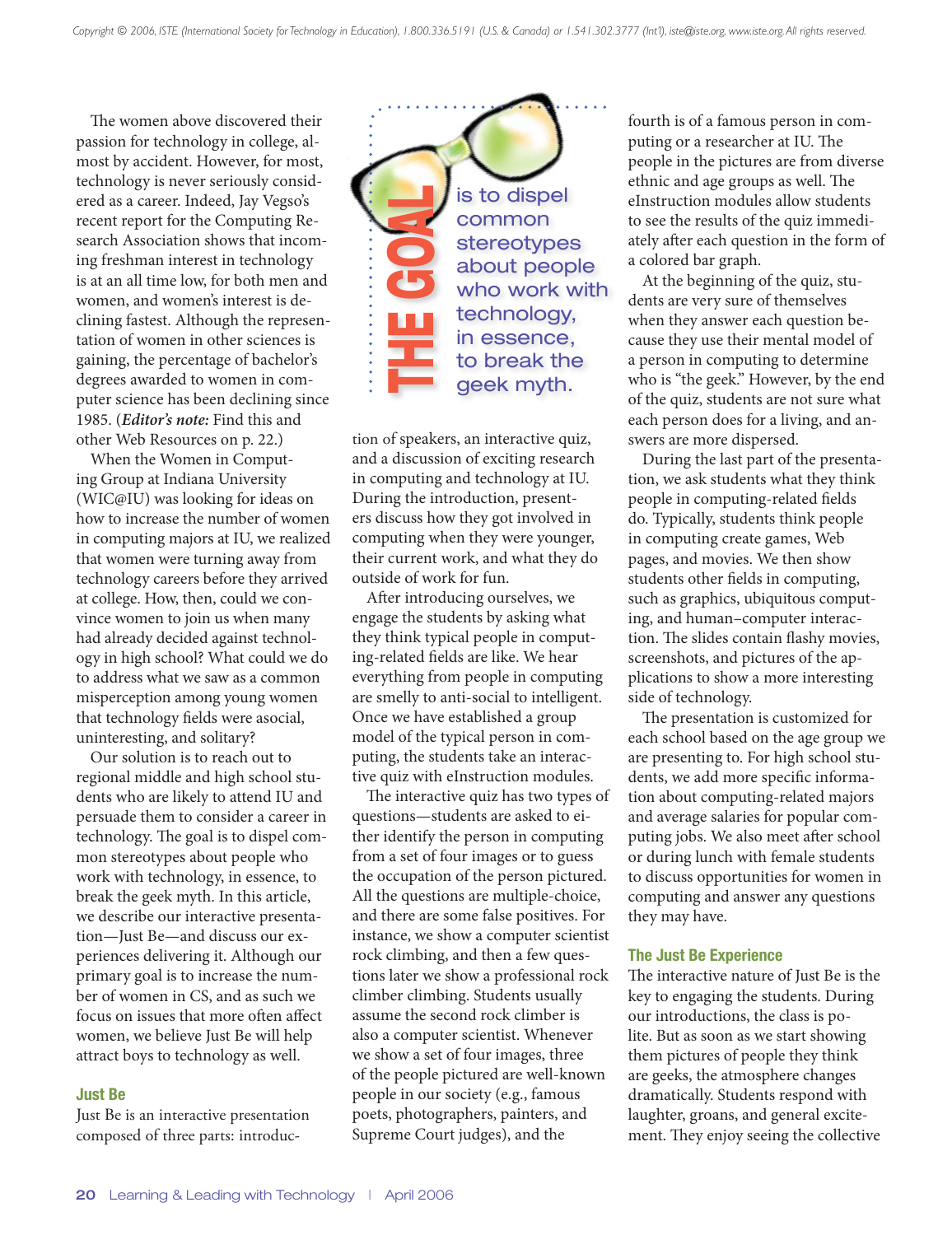responses to our quiz questions and using the interactive technology. Presenters ask students why they selected a particular answer to initiate them in questioning their stereotypes aloud.

The rapport between the presenter and the class is so relaxed by the end of the quiz that students remain active during the discussion of the various computing topics researched at IU. Even though students see computer graphics on television shows, they are most amazed when we talk about graphics research. The graphics videos we show are not as detailed as current computer animated movies, but students are intrigued by the possibility that one day they too could make computer animations. We ask students what kind of applications or computers they would create if they were in a specific field. A lot of the applications students suggest help with everyday chores and communication with loved ones. Students ask presenters insightful questions about everything from how a computer compiles programs to what the effects are of outsourcing on computing jobs.

Teachers sometimes warn us that their students are tech-savvy and we should not feel bad if students are not impressed with Just Be. Despite the caveats, we have yet to meet a class who is not excited about technology after participating in Just Be. They want to visit the cave, create computer animations, and learn more.

After each school visit, we follow up with the teachers to see if we are achieving our goals and reaching the students. Overwhelmingly, teachers think Just Be is a good use of class time and that it helps battle stereotypes about geeks. Indeed, some teachers have been able to encourage more students to take their high school computing courses as a result of our visit. Teachers notice that we keep their classes engaged and enjoy watching the interactions between their students and presenters. The

teachers learn about cutting edge technology from the presenters and the presenters learn how to more effectively talk to their students during breaks between presentations.

Just Be not only benefits the students—it has had a positive effect on the presenters as well. The presenters' main motivation for getting involved in Just Be is the lack of women in computing. They want to show students how computing is important to many fields, such as biology, design, and healthcare. Student reactions to Just Be and the new concepts they learn are what keeps the presenters excited and willing to continue to be involved. Presenters love the interactions they have with students during presentations and at home when they receive e-mail from students.

# Outreach in Your Area

You may be wondering how you can host a presentation like Just Be at your school. Currently, there are not many "in-school" outreach programs. Here are ones we recommend from the United States and Canada:

- Carnegie Melon University (CMU) Women at School of Computer Science Roadshow (Pittsburgh, Pennsylvania): This presentation, shown to both boys and girls, defines computing. Female presenters share their experiences, too.
- Simon Fraser University's Computer Science Presentation (Burnaby, British Columbia, Canada): This presentation is targeted toward 11th-grade math classes to define computing, discuss experiences, and share a day in the life of a CS student.
- University of Illinois at Urbana-Champaign Women in Computer Science's Chictech (Urbana): Female CS students visit high schools and treat girls to lunch. They discuss life as a CS student, debunk geek myths, and share experiences.

Just Be and the CMU Roadshow both have their presentations online for

# LOOK FOR THIS SEAL

Entre aligned

**nets aligned**

**for Students for Teachers**

**for Administrators** It's your assurance that a product or service has demonstrated alignment with ISTE's National Educational Technology Standards (NETS). You'll find this Seal of Alignment on products, services, and resources ISTE has rigorously reviewed and determined meet specific NETS standards for Students (NETS•S), Teachers (NETS•T), and/or Administrators (NETS•A).

To date, more than 90% of states already use NETS in their technology, assessment, and/or curriculum plans.

Visit www.iste.org/standards/ to learn more.

**Look for the ISTE NETS Review and Seal of Alignment when evaluating your Ed Tech purchases.**